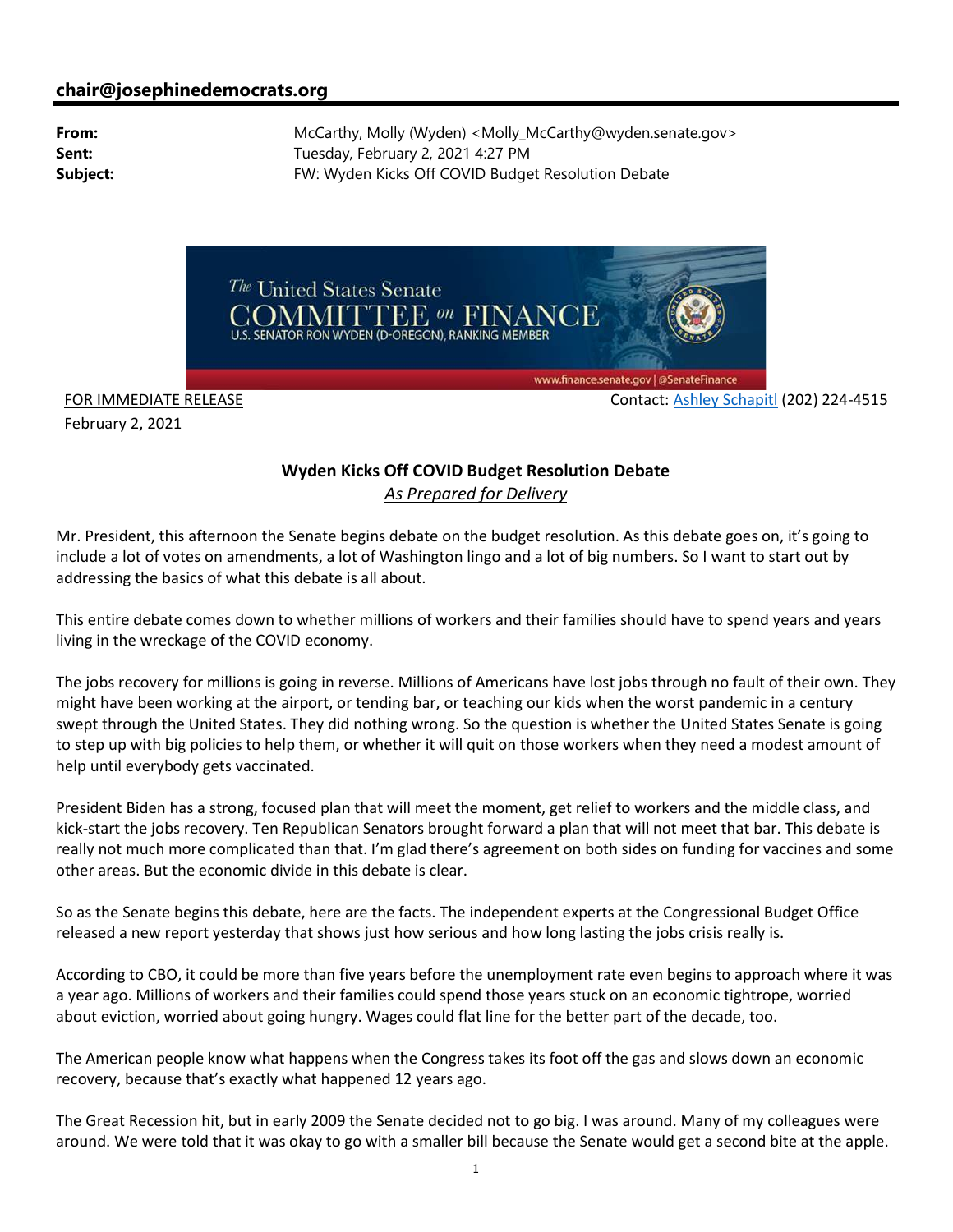Well, we never got that second bite. Workers suffered because of it. In my home state of Oregon, it took seven and a half years for the unemployment rate to fall back to where it was before the recession.

Recent history tells us to go big. The economic experts are also telling us to go big. Treasury Secretary Yellen – fresh off her unanimous approval by the Finance Committee – as well as Fed Chair Powell, have told us that going small would be a big mistake.

That's why the outline that a group of my Republican colleagues brought forward this week simply fails to get the job done. It's the same playbook as 2009, and it would leave too many workers on that economic tightrope for years to come.

The budget resolution before the Senate this week has the big solutions our economy and our workers need. Right off the top, it makes the investments in vaccines and other care needed to end the pandemic as quickly as possible. That is the number one way to get everybody's lives back to normal. But that's not going to happen overnight, so in the meantime, the economy needs another rescue package. That's what this budget resolution sets up.

Now I want to take just a few minutes to give three examples of what this resolution does and why it's so important.

First, it sends big financial support to jobless Americans. Let's understand that there isn't going to be a full jobs recovery as long as it's unsafe to dine indoors or go to conventions or pack fans into basketball arenas. So those workers need help.

I negotiated the \$600 per week boost and expansion of unemployment insurance last year in the CARES Act. It was an economic lifesaver. Contrary to what Republicans have said, there's never been any real evidence that enhanced unemployment benefits held back the recovery. In fact, when enhanced UI expired last summer, the jobs recovery slowed down.

In December, Republicans extended UI only into mid-March, and they cut the additional benefit in half, to \$300. I believe that was a big mistake.

Between the worst economy since World War II and the pandemic entering its second year in America, you could not find a worse time for senators to start nickel-and-diming hard-hit workers out of the relief they desperately need. And the fact is, my Republican colleagues have opposed the enhanced UI benefit from the beginning.

In Portland, Oregon, the average rent for a two-bedroom apartment is \$1,750. Traditional UI benefits don't come anywhere close to paying the rent. If you're a single parent trying to raise one or two kids, even with the enhanced benefit, you're barely making ends meet.

Even if you're a two-income household, it can be a struggle. Nobody is going out and buying a boat with their UI benefits. They're spending it locally. At local restaurants, local corner stores, local markets. It's just about helping people get by, and it's good for their communities.

The budget resolution before the Senate calls for a six-month extension with an extra boost of \$400 per week. It's a good proposal that I fully support. In later packages, I'm going to keep pushing for the full \$600, and I believe the Congress ought to tie the extension of unemployment benefits to economic conditions on the ground. It's just common sense. UI works best when it covers all workers, when it pays an adequate benefit, and when political battles in Congress don't get in the way.

Second, the budget resolution helps to bring back jobs. The RESTAURANTS Act is a vital jobs program. It'll save a lot of jobs in one of the industries hit hardest by the pandemic crash – and it's particularly important because a lot of restaurants weren't able to take advantage of the PPP program.